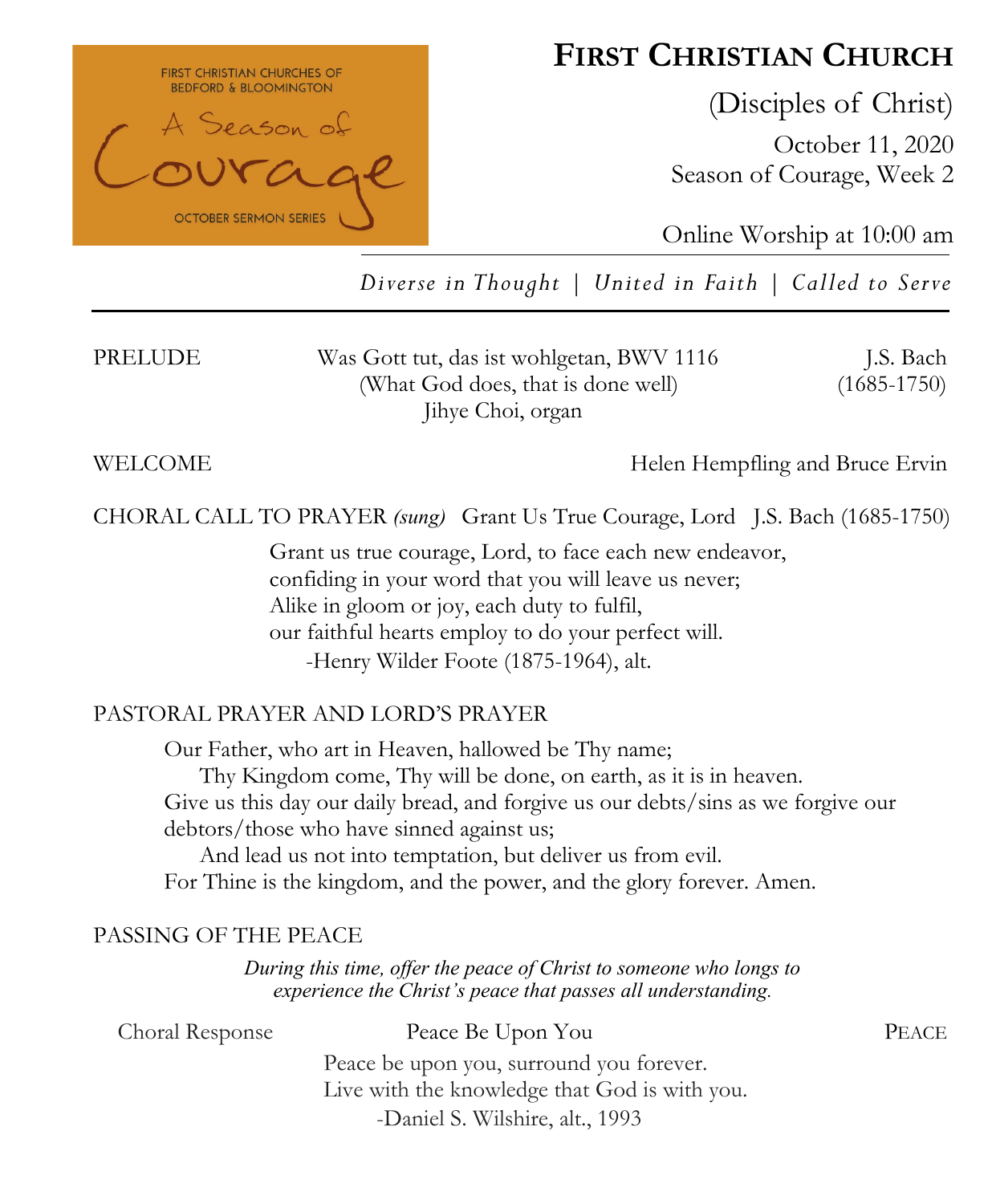#### SCRIPTURE Exodus 1:8-22

Leader: The Word of God for the People of God People: Thanks be to God

HOMILY "Do it Afraid" Helen Hempfling

#### INVITATION TO GIVING

*You are invited to offer your gift by mail or in person (see back page). The method of giving does not matter. It's the mission that makes a difference!*

Response of Praise Doxology

Prayer of Dedication for the Offering

### THE LORD'S SUPPER

Invitation to the Table

Words of Institution

Prayer of Consecration for the Bread and Cup

Sharing of the Bread and Cup *(unison)* 

*Please hold the communion elements in your hands during the communion music. We will partake of them in unison following the music.*

| Communion Anthem | If You but Trust in God | WER NUR DEN LIEBEN GOTT       |
|------------------|-------------------------|-------------------------------|
|                  |                         | arr. James Woodward (b. 1978) |

If you but trust in God to guide you, and place your confidence in him, you'll find him always there beside you to give you hope and strength within; For those who trust God's changeless love build on the Rock that will not move.

Sing, pray, and keep his ways unswerving, offer your service faithfully, and trust his word; though undeserving, you'll find his promise true to be; God never will forsake in need the soul that trusts in him indeed.

Text and Tune: George Neumark (1621-1681) Translator Catherine Winkworth (1855, 1863) alt.

Partaking of the Bread and Cup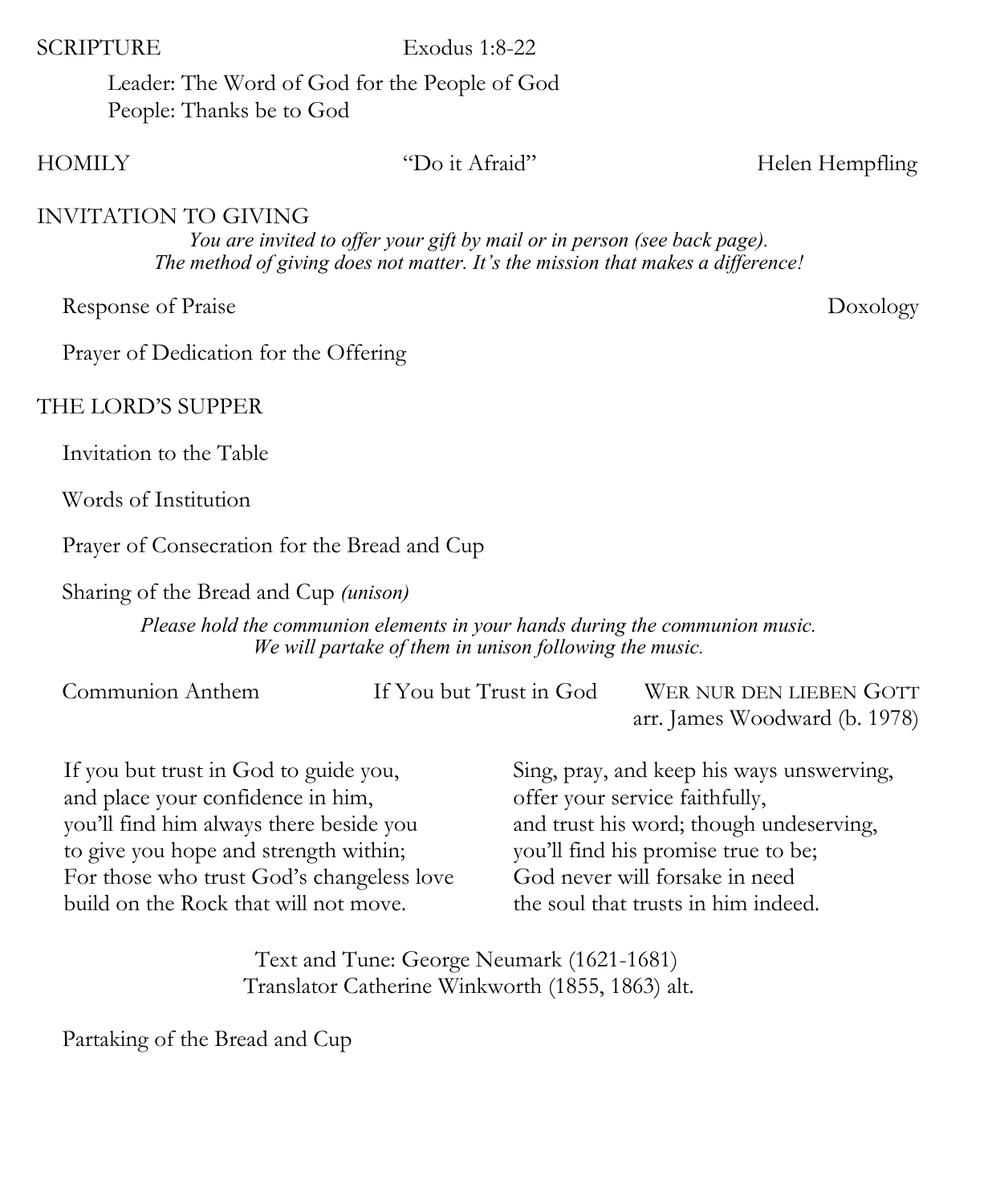#### INVITATION TO COMMUNITY

#### CLOSING HYMN God of Grace and God of Glory CWM RHONDDA

God of grace and God of glory, on thy people pour thy power; crown thine ancient church's story; bring its bud to glorious flower. Grant us wisdom, grant us courage, for the facing of this hour, for the facing of this hour.

Lo! the hosts of evil round us scorn thy Christ, assail thy ways! From the fears that long have bound us free our hearts to faith and praise. Grant us wisdom, grant us courage, for the living of these days, for the living of these days.

Save us from weak resignation to the evils we deplore; let the search for thy salvation be our glory evermore. Grant us wisdom, grant us courage, serving thee whom we adore, serving thee whom we adore.

-Harry Emerson Fosdick, 1930

#### BLESSING AND BENEDICTION

POSTLUDE Fanfare on CWM RHONDDA Bob Burroughs (b. 1935) Jihye Choi, organ

Permission to podcast / stream the music in this service obtained from ONE LICENSE with license #A-724866 All rights reserved.

*This service was pre-recorded in various segments to allow the worship leaders to strictly follow guidelines regarding social distancing.*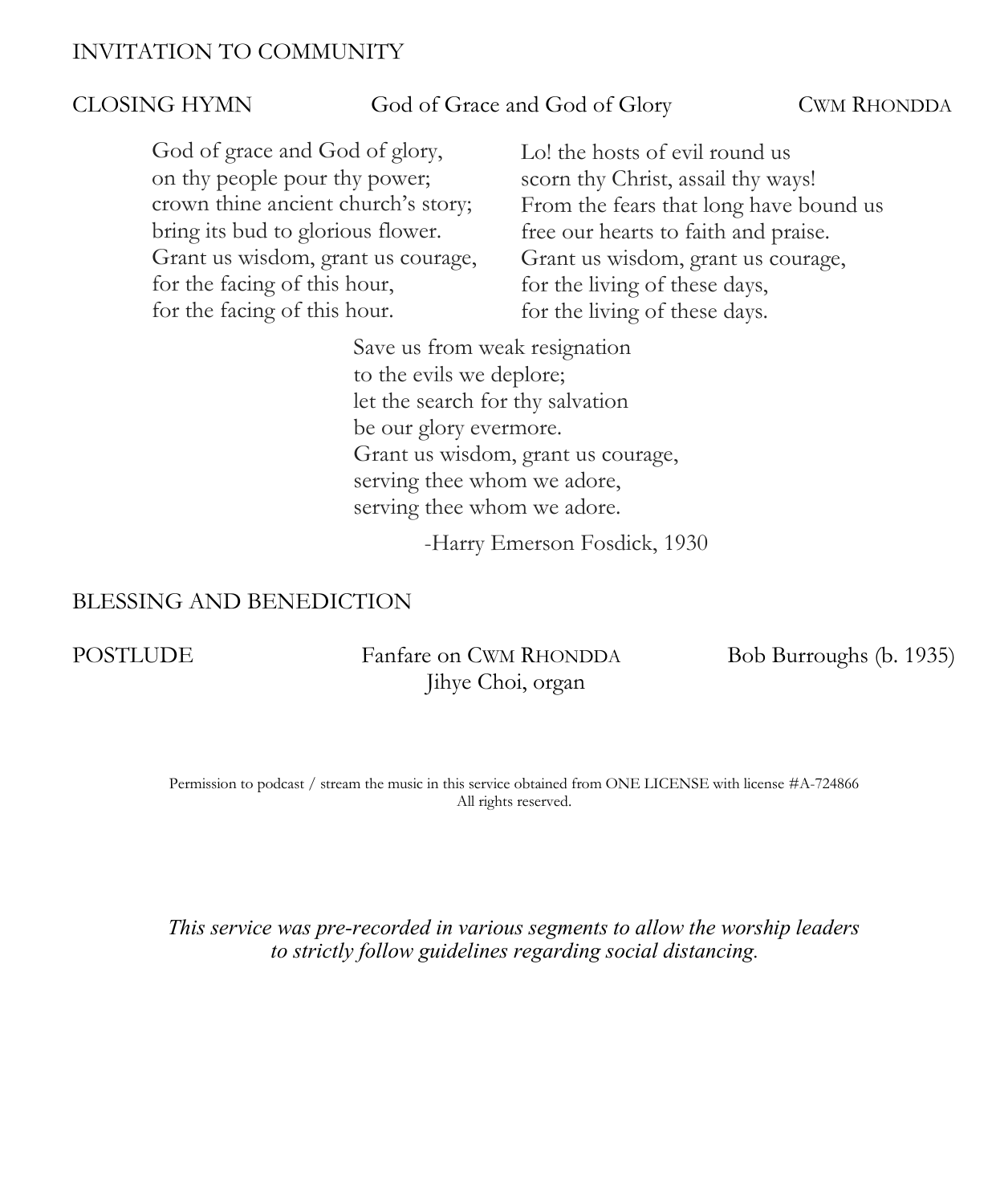

# **Sermon Series, "A Season of Courage" Continues Through October:**

October 11: "Do it Afraid" Scripture: Exodus 1:8-2:10

October 18: I Used All My Courage, Sarah Lynne Gershon preaching Scripture: from 2 Samuel 17:17-24

October 25: The Fiery Furnace; Scripture: Daniel 3:8-30

## **Register Your Attendance Online**

FCC Bloomington has a new feature on our website: a place to record your attendance. Just head to our homepage at www.fccbloomington.org where you will find the "Online Sunday Worship Attendance Form". Whether or not you are a member of the Bloomington or Bedford congregations, we ask that you take time to fill this out. If you have trouble with the online form, please send an email to the church office to make us aware of your attendance and of the problem you are having with the form. Thank you. We also have a form where you can submit your prayer requests. Our prayer ministry teams covenant to pray with and for you daily.